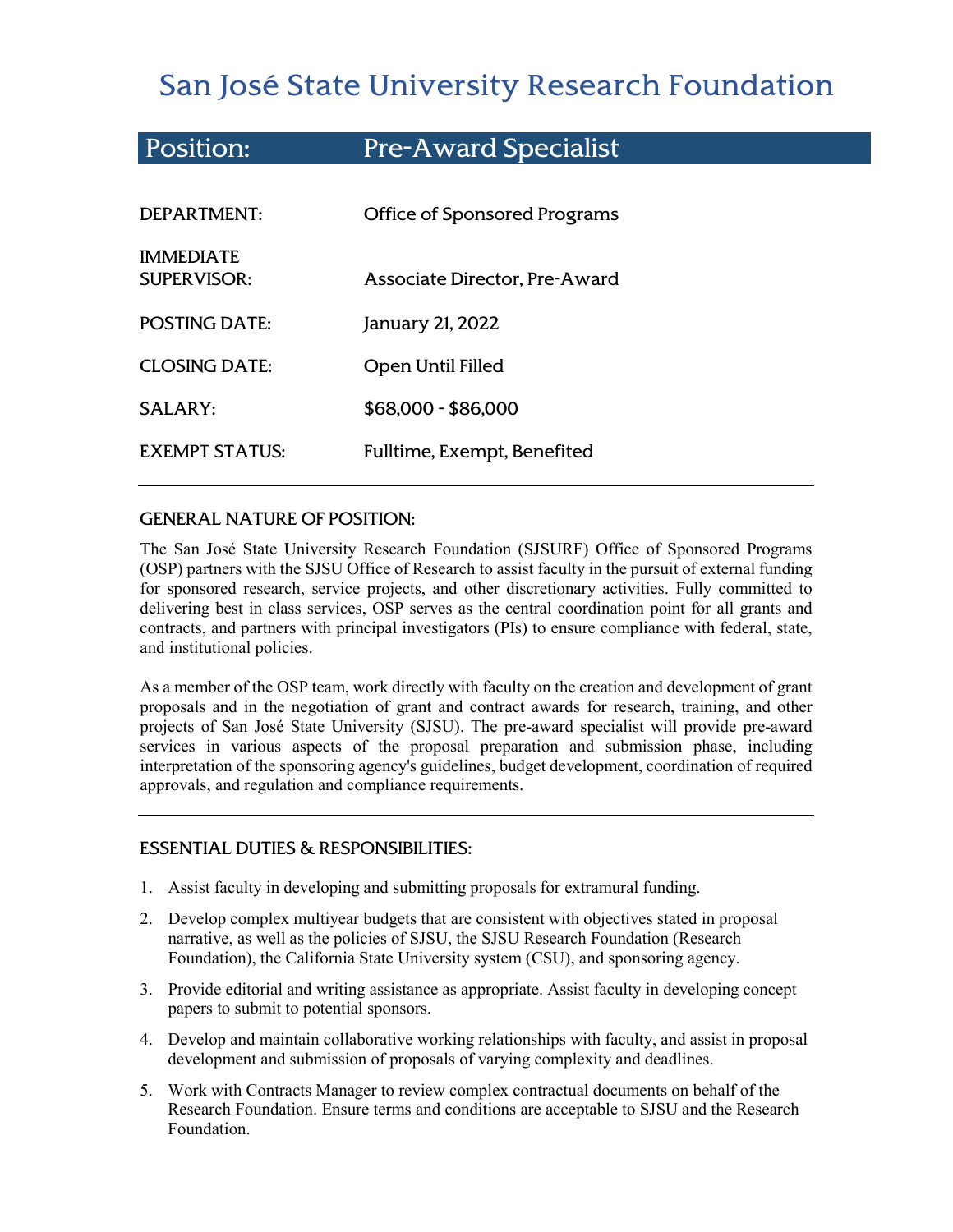- 6. Advise faculty, the authorized signers, and university officers, as appropriate, regarding potential risks, irregularities of proposal applications, and responsibilities.
- 7. Work with Contracts manager to prepare subcontract documents, and if applicable, ensure documents are in compliance with Uniform Guidance terms and conditions and other required federal regulations.
- 8. Individually meet with faculty to introduce them into the sponsored program arena and provide one-on-one, personalized service. Inform faculty on the availability of resources within and outside the Research Foundation.
- 9. Cultivate and maintain positive working relationships with external sponsor agencies. Guide faculty to appropriate agency contacts to discuss proposals prior to submission, often making initial contact for the faculty. Make contacts with federal agency representatives to develop SJSU presence when visiting sponsors and conferences. Promote and facilitate cooperation among colleges and with community members such as local government, local foundations and industry.
- 10. Work with faculty to resubmit denied proposals. Evaluate comments from sponsors and meet with faculty to address proposal weaknesses and revise proposal for resubmission. Review federal, state, profit and non-profit announcements, and other publications to remain current on funding opportunities and trends.
- 11. Review and accept grant awards and transition them to the post-award team for new account set up.
- 12. Regularly contribute to the OSP monthly newsletter, participate in the development of departmental policies and procedures, contribute to the reports on proposal and award activity for distribution to faculty and administrators.
- 13. Participate in the University Grants Academy (UGA) Committee.
- 14. Perform other job-related duties as assigned.

#### INTERPERSONAL CONTACTS:

- 1) Reports to associate director, Pre-Award.
- 2) Develop and maintain effective working relationships with internal staff and departments, principal investigators, SJSU VP for Research and Innovation, AVP for Research, college deans, departmental chairs, and sponsoring agencies on a regular basis.

#### SUPERVISORY RESPONSIBILITIES:

None, although may be called upon for advice and direction by others.

# QUALIFICATIONS:

- 1) Education and Experience
	- Bachelor's degree required.
	- Master's degree preferred.
	- A minimum of two to three years of work experience of increasingly progressive in Research Administration responsibilities is required.
	- Experience in electronic research administration is preferred.
	- Knowledge of 2-CFR-200 (OMB Uniform Guidance) and FAR regulations is preferred.
- 2) Knowledge, Skills, Abilities Required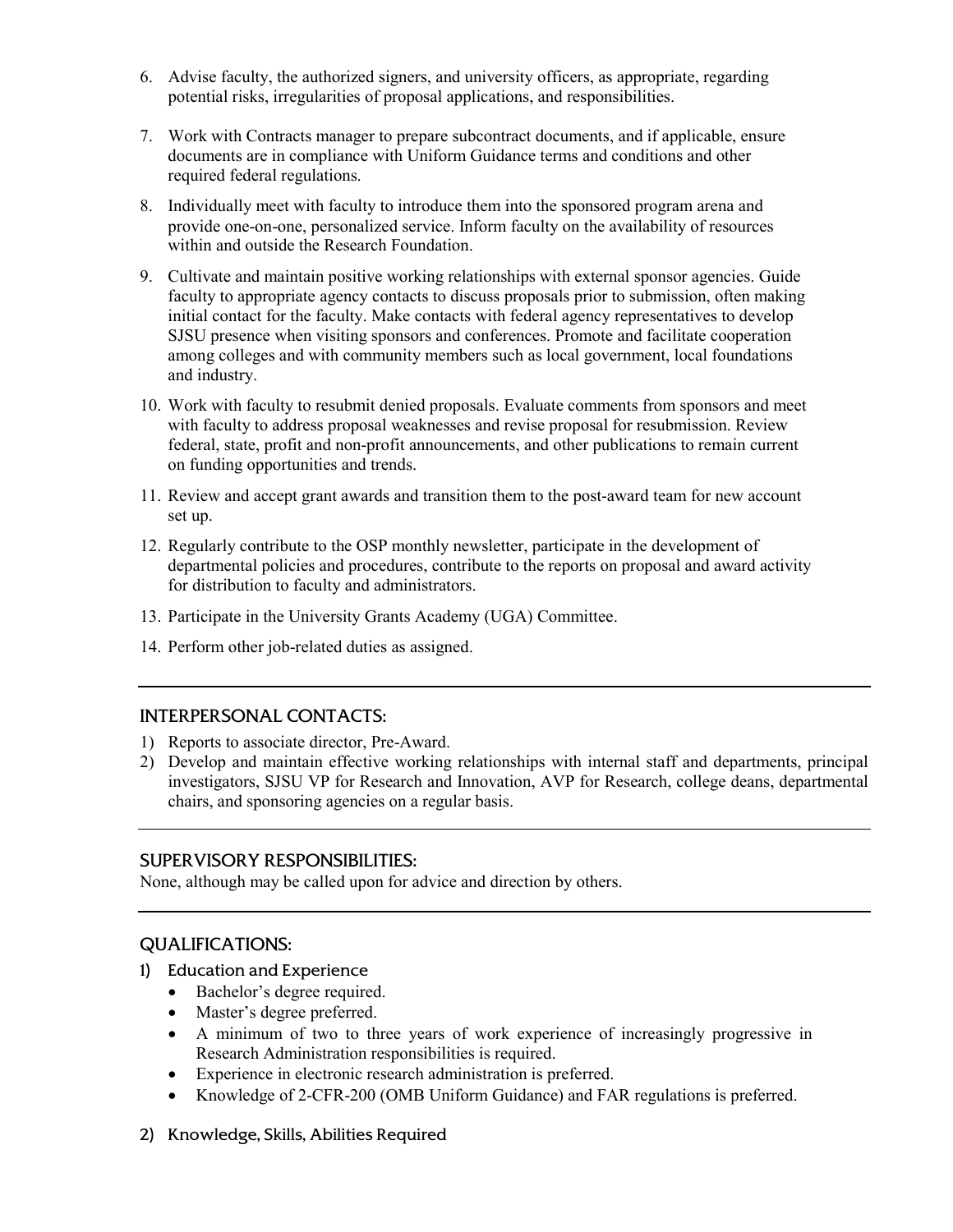- The position requires strong verbal and written communications skills, organizational and time management skills with a focus on multi-tasking, prioritization, and adaptability.
- Thorough knowledge of current computer and office automation equipment and software required. Must be proficient in the use of MS Office (Word, Excel, Access, Gmail), Windows or other applicable software packages.
- Thorough knowledge and understanding of pre-award requirements, government relations, and principles applicable to contracts and grants.
- Excellent communication and writing skills required.
- Demonstrated ability to cultivate and maintain positive working relationships with Research Foundation colleagues, faculty and representatives of various organizations and agencies.
- Ability to prioritize tasks, to work independently, to maintain confidentiality, and to take initiative to improve upon current operations.
- Ability to work in a fast pace environment, and handle multiple deadlines and tasks with diplomacy under pressure.
- Excellent judgment, independent creative problem solving skills.
- Accuracy in the development of complex multiyear budgets.

## 3) Complexity of Duties

- Works on a variety of problems of complex scope where analysis of data or solutions requires an evaluation of intangible, variance factors. Exercises independent judgment in developing methods and evaluating criteria for achieved results.
- Must be able to act on critical issues in an independent manner.
- Erroneous decisions or recommendations, or failure to get results would cause additional costs and personnel, and serious delays in overall schedule.

## 4) Physical Requirements

- Must be able to operate a PC including mouse and keyboard.
- Must be able to operate a ten-key adding machine.
- Must be able to operate general office equipment.
- Must be able to sit for extended periods of time.
- Visual acuity associated with concentrated computer use.

**NOTE:** This position description intends to describe the general nature and level of work being performed by people assigned to this job. It is not intended to include all duties and responsibilities. The order in which duties and responsibilities are listed is not significant.

# **BENEFITS**

The San José State University Research Foundation (SJSURF) provides excellent benefits package to benefited employees. **The comprehensive benefit package includes:**

- a) Nine company subsidized CalPERS health insurance plans to choose from (employee contributions differ according to plan and level of coverage).
- b) Employer paid dental and vision for both employee and eligible dependents.
- c) Life, AD&D, LTD with supplemental coverage opportunities.
- d) 14 paid federal & state holidays.
- e) Retirement Plan: 403 (b) employee contribution plan component and a 403 (b) employer contribution component, which vests immediately.
- f) Vacation hour accruals and separate sick hour accumulations.
- g) Employee discounts.
- h) Paid training and professional development conferences.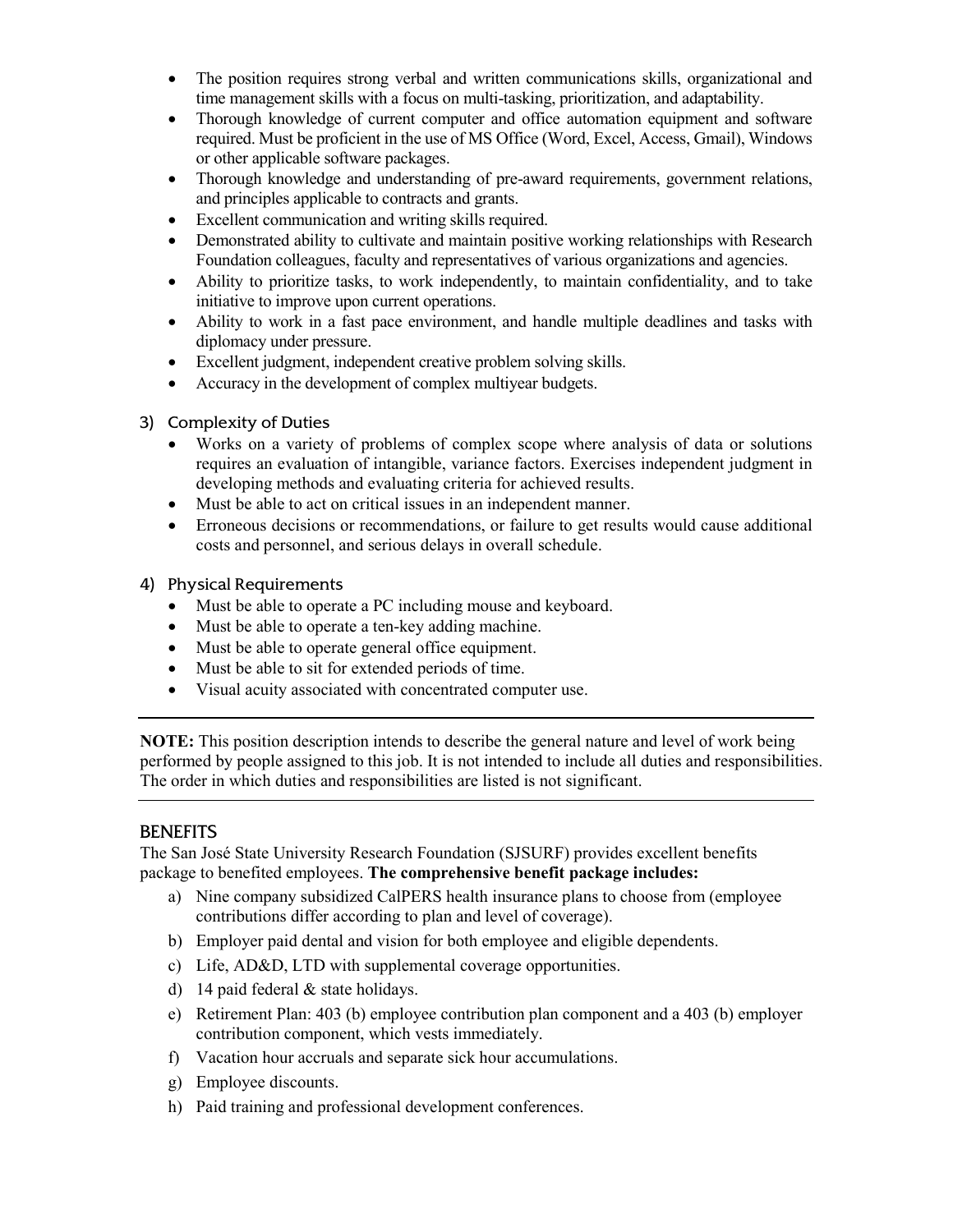Please visit the **Benefits & Compensation page** on the SJSU Research Foundation website for more detailed information.

## COVID-19 VACCINATION POLICY

As required by the CSU Vaccination Policy, all new hires must be fully vaccinated against COVID-19 starting on September 30, 2021. Fully vaccinated means it has been 14 days after the second dose of the Pfizer or Moderna vaccine has been given, or it has been 14 days after the one dose of the J&J vaccine has been given. Additionally all employees are required to have booster shots and provide proof to SJSU by 2/28/2022 or after the six months from the final dose of the original vaccination, whichever is later. Proof of being fully vaccinated does not need to be disclosed until a job offer has been made, and proof must be submitted after the acceptance of the job offer. New hires may request a reasonable accommodation of the COVID-19 vaccination requirement based on medical or religious reasons. New hires must submit their request for an accommodation form after they accept the job offer, and before their scheduled start date. The reasonable accommodation provided to the employee, if any, will depend on the employee's job and the applicable facts, but it may include weekly COVID-19 testing. New hires who do not submit, before their scheduled start date, proof of being fully vaccinated or a request for reasonable accommodation will have their job offer revoked.

## APPLICATION PROCEDURE

To apply for this position, an applicant must submit a formal application for employment, as well as a resume and a cover letter. The applicant may do this via e-mail. The formal employment application is located on the SJSURF website on the **[Forms page.](https://www.sjsu.edu/researchfoundation/resources/forms/index.php) Due to the COVID-19 health crisis, all candidates must submit their application materials to [foundation-jobs@sjsu.edu.](mailto:foundation-jobs@sjsu.edu)** 

Please address your formal application, your resume, and your letter of interest directly to:

San José State University Research Foundation Attn: HR/Job Code: **PDS CO** E-mail: [Foundation-jobs@sjsu.edu](mailto:Foundation-jobs@sjsu.edu)

A background check (including a criminal records check) must be completed satisfactorily before any candidate can be offered a position with the SJSURF. Failure to satisfactorily complete the background check may affect the application status of applicants or continued employment of current SJSURF employees who apply for the position.

# REASONABLE ACCOMODATION

The San José State University Research Foundation (SJSURF) is committed to providing access, equal opportunity, and reasonable accommodation for individuals with physical or mental disabilities in the employment, recruitment, examination, hiring and interviewing processes. If you are a job seeker with a physical or mental disability and require a reasonable accommodation to search, apply, or interview for a job opening or otherwise need a reasonable accommodation during the application and hiring process, please contact us at  $f$ <sub>0</sub> m  $\frac{1}{\cos(\alpha)}$ s isu.edu. In the email message, please indicate your full name, phone number and the type of assistance required. You must not reveal the underlying medical reason for your needed reasonable accommodation or otherwise disclose confidential medical information.

# ABOUT THE SJSU RESEARCH FOUNDATION

SJSURF employment is separate and distinct from San José State University or state of California employment. SJSURF employees are not employees of SJSU or of the state of California.